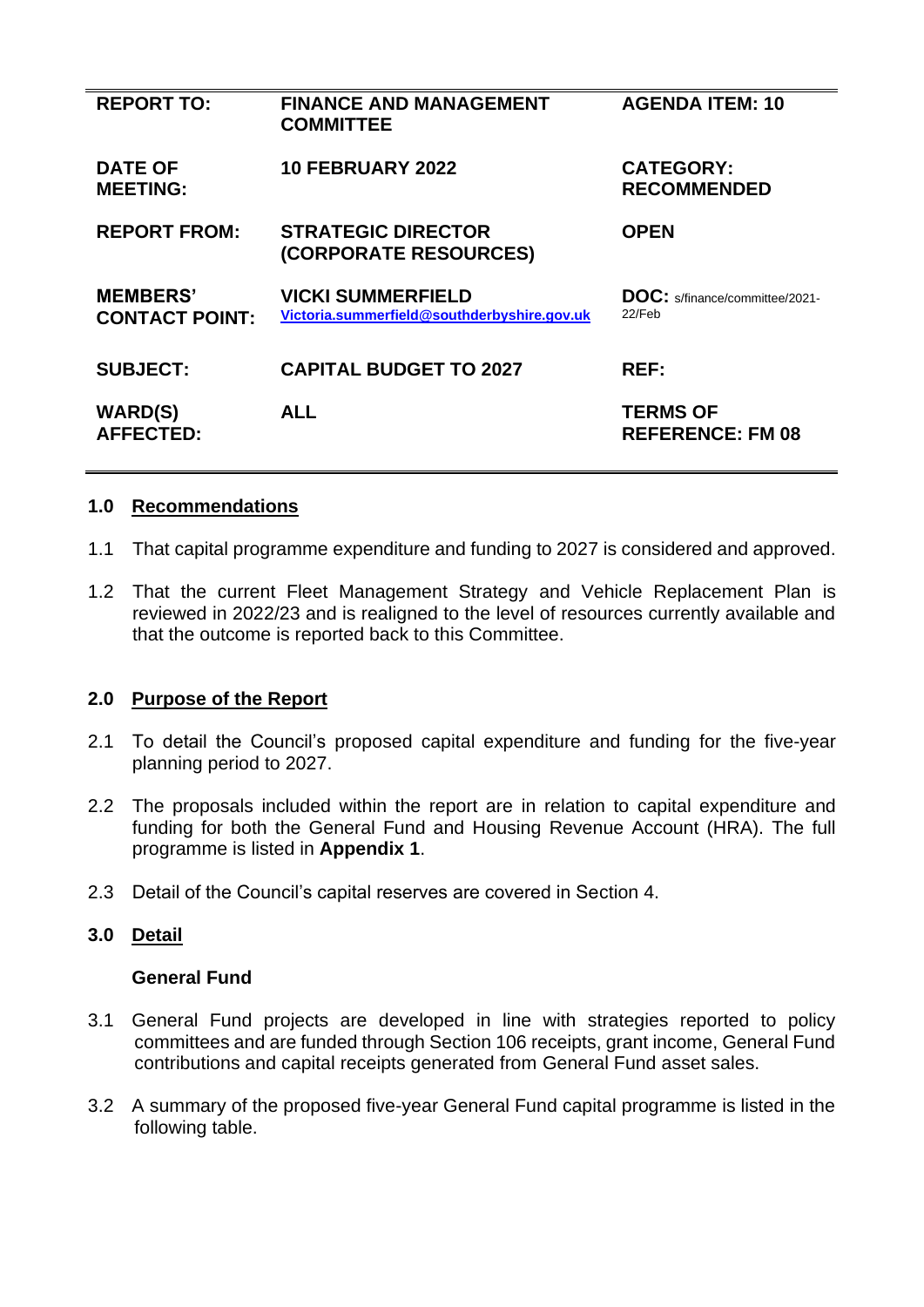#### **GENERAL FUND CAPITAL BUDGET**

|                                        | 2021.22   | 2022.23   | 2023.24   | 2024.25   | 2025.26   | 2026.27 |
|----------------------------------------|-----------|-----------|-----------|-----------|-----------|---------|
|                                        |           |           |           |           |           |         |
| <b>Private Sector Housing</b>          | 1,827,495 | 1,253,655 | 400,000   | 485,000   | 400.000   | 400,000 |
| <b>Cultural and Community Services</b> | 492,299   | 2,975,003 | 301,473   | 162,628   |           | 0       |
| <b>Environmental Services</b>          | 524,550   | 420,000   |           | 0         |           | 0       |
| Corporate Assets                       | 765,988   | 687,465   | 426.420   | 1,084,814 | 1,516,760 | 449,211 |
| <b>Total Expenditure</b>               | 3.610.332 | 5.336.123 | 1,127,893 | 1.732.442 | 1.916.760 | 849,211 |

- 3.3 Private Sector Housing capital projects are in the main funded through the Better Care Fund allocation received from Derbyshire County Council. Full detail of these projects was reported to Housing and Community Services Committee and this Committee in August 2021.
- 3.4 Cultural and Community Services projects consist of projects previously approved, the main projects being the Community Partnership Scheme and drainage works at Melbourne Sports Park plus projects included within the capital bidding round in October 2020.
- 3.5 Environmental Services has two projects as a result of the capital bidding round mentioned previously plus capital grant funded projects for Green Homes and Property Flooding Resilience.
- 3.6 Corporate Assets includes numerous different projects relating to the asset base of the Council. The main projects are for vehicle replacements, the ICT Strategy and development of public buildings and community centres.

#### **HRA**

3.7 HRA projects mainly consist of refurbishment of council housing, new build and acquisition of council dwellings, disabled adaptations for council house tenants and vehicle replacements.

**HRA CAPITAL BUDGET**

|                              | 2021.22   | 2022.23   | 2023.24   | 2024.25   | 2025.26   | 2026.27   |
|------------------------------|-----------|-----------|-----------|-----------|-----------|-----------|
|                              | £         | £         | £         | £         | £         | £         |
| <b>Major Capital Repairs</b> | 2,383,000 | 2,320,000 | 2,083,000 | 2,577,000 | 2,616,000 | 2,197,000 |
| New Build and Acquisition    | 225,030   | 280,000   |           | 0         | 0         |           |
| <b>Vehicle Replacements</b>  | 36,673    | 0         | 49,186    | 0         | 227,503   |           |
| <b>Disabled Adaptations</b>  | 300,000   | 300,000   | 300,000   | 300,000   | 300,000   | 300,000   |
| <b>Total Expenditure</b>     | 2,944,703 | 2,900,000 | 2,432,186 | 2,877,000 | 3,143,503 | 2,497,000 |

3.8 A summary of the five-year HRA capital programme is listed in the following table.

- 3.9 The Major Repairs budget is in line with the stock condition survey that was undertaken in 2018/19. It is likely that the budget for 2021/22 will be fully spent in year with a potential overspend. Any overspend however can be funded from the Major Repairs Reserve which has money set-aside from previous years underspends.
- 3.10 New Build and Acquisition of new council dwellings are reported separately to Housing and Community Services Committee and this Committee as opportunities that offer value for money are identified. Budgeted Acquisitions currently included are for Acresford Road, Overseal and Orchard Street, Newhall.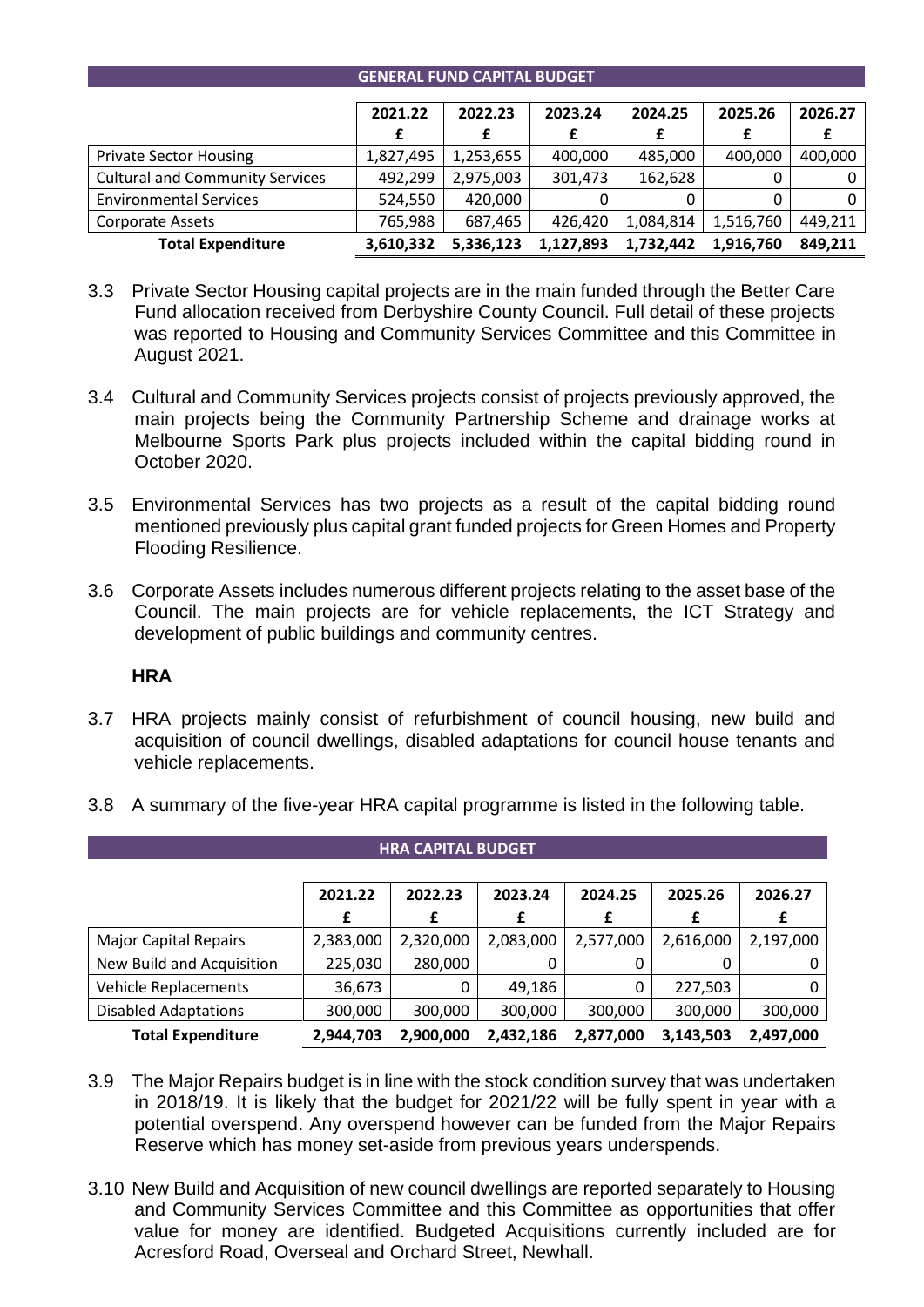- 3.11 The Disabled Adaptations budget of £300k has been reviewed and will remain the same over the life of the plan.
- 3.12 Vehicle Replacements are in line with the vehicle replacement schedule reported to Environmental and Development Services Committee in January 2020.

### **4.0 Capital Reserves**

#### **General Fund**

- 4.1 Capital receipts are generated through land and property sales and the receipts are available for one-off projects that will result in no longer-term revenue burden.
- 4.2 Often, General Fund capital projects are funded through grant income, General Fund contributions and S106 contributions with capital receipts being utilised on specific projects selected through a capital bidding evaluation process.
- 4.3 The current Capital Receipts Reserve and projected balance over the five-year period is listed in the following table.

|                                                   | 2021.22    | 2022.23      | 2023.24    | 2024.25    | 2025.26    | 2026.27   |
|---------------------------------------------------|------------|--------------|------------|------------|------------|-----------|
|                                                   | £          | £            | £          | £          | £          | £         |
| Balance B/fwd                                     | 2,569,462  | 2,538,138    | 979,259    | 790,798    | 543,170    | $-56,830$ |
|                                                   |            |              |            |            |            |           |
| Drainage Easement at Woodville                    | 107,911    | 0            | 0          | 0          | 0          | 0         |
| Collaboration Agreement - Oversetts Road          | 420,783    | 278,475      | 0          | 0          | 0          | 0         |
| <b>Total Receipts</b>                             | 528,694    | 278,475      | 0          | 0          | 0          | 0         |
| Vehicle Replacements                              | 0          | 0            | 0          | 0          | $-600,000$ | 0         |
| Capital Bids 2020                                 | $-225,286$ | $-1,796,979$ | $-188,461$ | $-162,628$ | 0          | 0         |
| <b>Costs Associated to Land Sales</b>             | $-20,000$  | 0            | 0          | 0          | $\Omega$   | 0         |
| <b>Midway Community Centre</b>                    | $-250,000$ | 0            | 0          | 0          | 0          | 0         |
| Repairs to Village Halls and Community Facilities | $-6,700$   | $-2,375$     | 0          | 0          | $\Omega$   | 0         |
| <b>Public Buildings Maintenance</b>               | $-58,032$  | 0            | 0          | 0          | 0          | 0         |
| <b>Strategic Housing Market Assessment</b>        | 0          | 0            | $\Omega$   | $-25,000$  | $\Omega$   | 0         |
| Private Sector Stock Condition Survey             | 0          | 0            | 0          | $-60.000$  | $\Omega$   | 0         |
| <b>Empty Property Grants</b>                      | $\Omega$   | $-38,000$    | 0          | 0          | $\Omega$   | 0         |
| <b>Committed Expenditure</b>                      | $-560,018$ | $-1,837,354$ | $-188.461$ | $-247,628$ | $-600.000$ | 0         |
|                                                   |            |              |            |            |            |           |
| <b>Reserve C/fwd</b>                              | 2,538,138  | 979,259      | 790,798    | 543,170    | $-56,830$  | $-56,830$ |

#### **GENERAL FUND CAPITAL RECEIPTS RESERVE**

- 4.4 The Council is receiving capital receipts from a collaboration agreement for land at Oversetts Road. The forecasted sum has now reduced which has led to a potential over commitment of resources.
- 4.5 It is likely that the Council will receive some additional receipts that are pending but not currently finalised from further land sales.
- 4.6 The capital bidding round was reported to the Committee in October 2020 and £2.6m has been allocated to projects across the District which are all included in Appendix 1.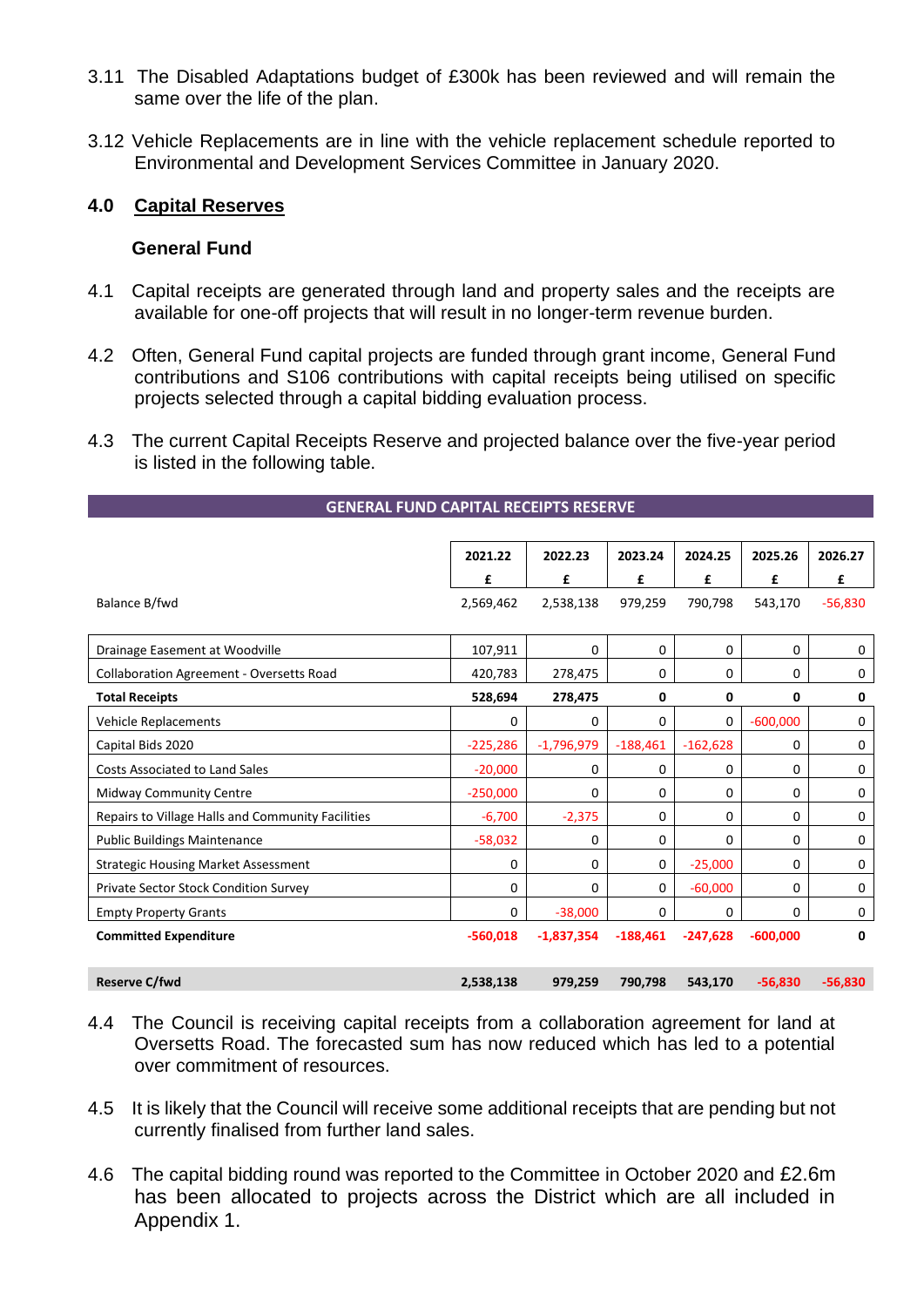4.7 A vehicle replacement schedule was reported to Environmental and Development Services in January 2020. The current reserve balance and sums set-aside annually will not be enough to cover the replacements of vehicles due in 2025/26. A sum of £600,000 was included in the Capital Forecast in February 2020 to cover the shortfall but this is no longer viable. Prior to any commitment to drawdown funds, rescheduling and extending asset life must be explored.

# **HRA**

- 4.8 The HRA capital reserves are established from transfers from the HRA General Reserve and through Right to Buy receipts. Council policy is to reinvest all housing receipts from the sale of council houses and land into the housing stock and for new build and acquisition.
- 4.9 Transfers from the HRA General Reserve are for additional capital works to council dwellings required from stock condition surveys and for debt repayment.

| <b>HRA CAPITAL RESERVES</b>           |           |            |           |            |            |            |  |  |  |  |
|---------------------------------------|-----------|------------|-----------|------------|------------|------------|--|--|--|--|
|                                       |           |            |           |            |            |            |  |  |  |  |
|                                       | 2021.22   | 2022.23    | 2023.24   | 2024.25    | 2025.26    | 2026.27    |  |  |  |  |
|                                       | £         | £          | £         | £          | £          | £          |  |  |  |  |
| Debt Repayment Reserve                | 1,600,000 | 5,693,000  | 14,000    | 3,218,000  | 6,160,000  | 48,000     |  |  |  |  |
| <b>Major Repairs Reserve</b>          | 5,291,949 | 5,991,949  | 6,541,949 | 7,141,949  | 7,741,949  | 7,991,949  |  |  |  |  |
| New Build Reserve                     | 1,860,815 | 2,581,763  | 3,196,514 | 3,808,133  | 4,419,753  | 5,031,372  |  |  |  |  |
| <b>HRA PROJECTED CAPITAL RESERVES</b> | 8,752,764 | 14,266,712 | 9,752,463 | 14,168,082 | 18,321,702 | 13,071,321 |  |  |  |  |

4.10 A summary of the projected capital reserves for the HRA is listed in the table below.

4.11 The New Build and Acquisition Reserve is topped up by Right to Buy receipts. The following table shows the projected level of sales of dwellings included within the Reserve projection.

|                                      |    | 2021.22   2022.23   2023.24   2024.25   2025.26   2026.27 |    |    |     |    |
|--------------------------------------|----|-----------------------------------------------------------|----|----|-----|----|
| Projected Council Dwelling Disposals | 20 | 20                                                        | 18 | 18 | ∣O. | 18 |

- 4.12 The balance on reserve will fluctuate based on the actual number of dwellings disposed of in year. Approved expenditure against this reserve is covered comfortably due to the large bought forward balance of £1.6m at the start of 2021/22.
- 4.13 Phased repayment of the HRA £57.4m loans taken out as part of self-financing starts in 2021/22 with a £10.0m capital repayment. Sums are being set-aside each year for the repayments in the Debt Repayment Reserve. The scheduled repayment profile of debt is shown in the following table.

| Date due  | £          |
|-----------|------------|
| 28-Mar-22 | 10,000,000 |
| 28-Mar-24 | 10,000,000 |
| 28-Mar-27 | 10,000,000 |
| 28-Mar-32 | 10,000,000 |
| 28-Mar-37 | 10,000,000 |
| 28-Mar-42 | 7,423,000  |
|           | 57,423,000 |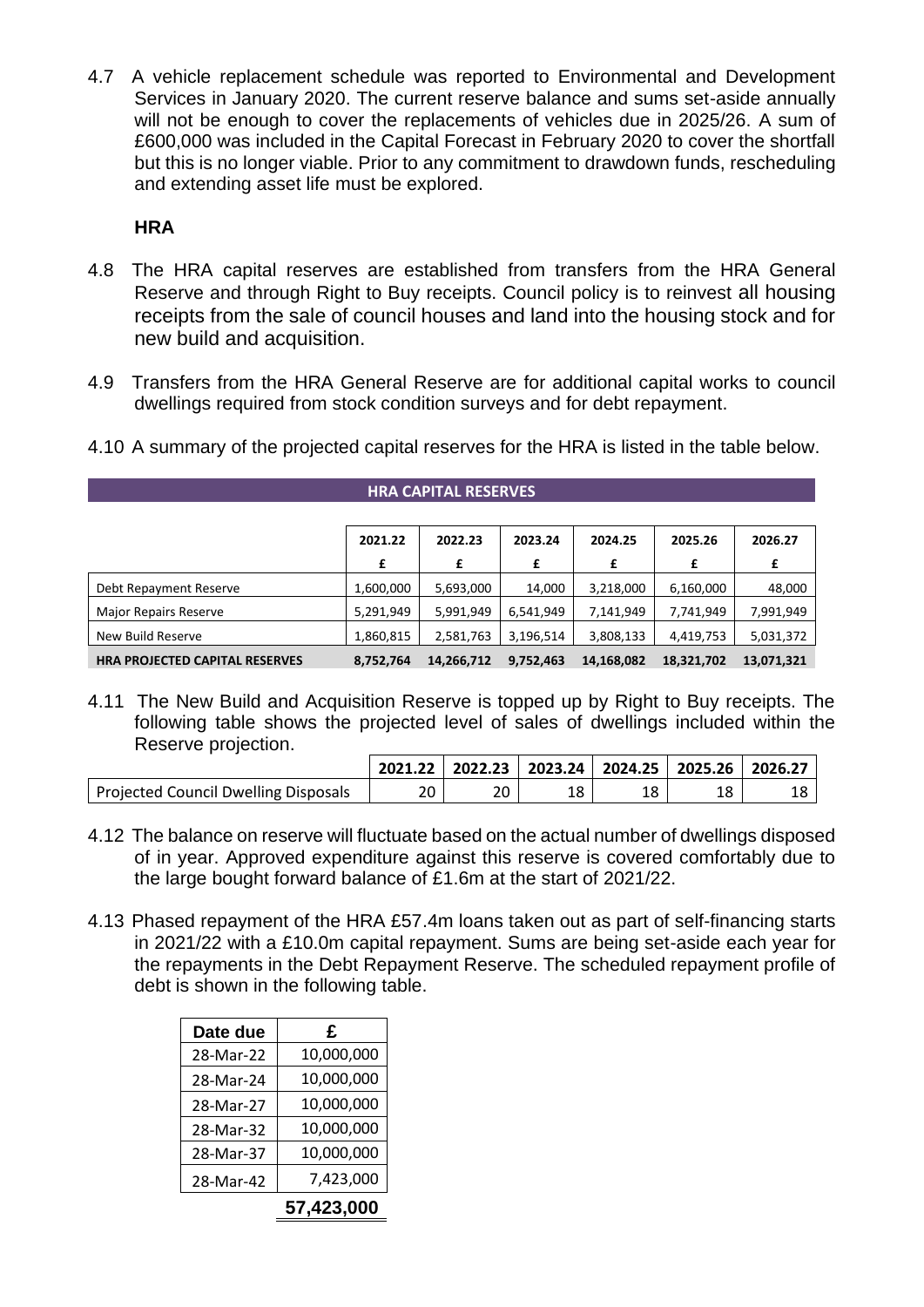4.14 The Major Repairs Reserve is to be topped up by any underspends in year on the capital programme with additional contributions being made to ensure there is enough set-aside in future years when potential peaks in major capital refurbishment are anticipated.

# **5.0 Financial Implications**

- 5.1 As detailed in the report.
- **6.0 Corporate Implications**

**Employment Implications**

6.1 None.

# **Legal Implications**

6.2 None.

# **Corporate Plan Implications**

6.3 There are no specific targets within the Corporate Plan but ensuring sustainability of the Council's financial position enables services to deliver targets included with the Plan.

# **Risk Impact**

- 6.4 None.
- **7.0 Community Impact**

**Consultation**

7.1 None.

**Equality and Diversity Impact**

7.2 None.

**Social Value Impact**

7.3 None.

# **Environmental Sustainability**

7.4 None.

# **8.0 Background Papers**

8.1 None.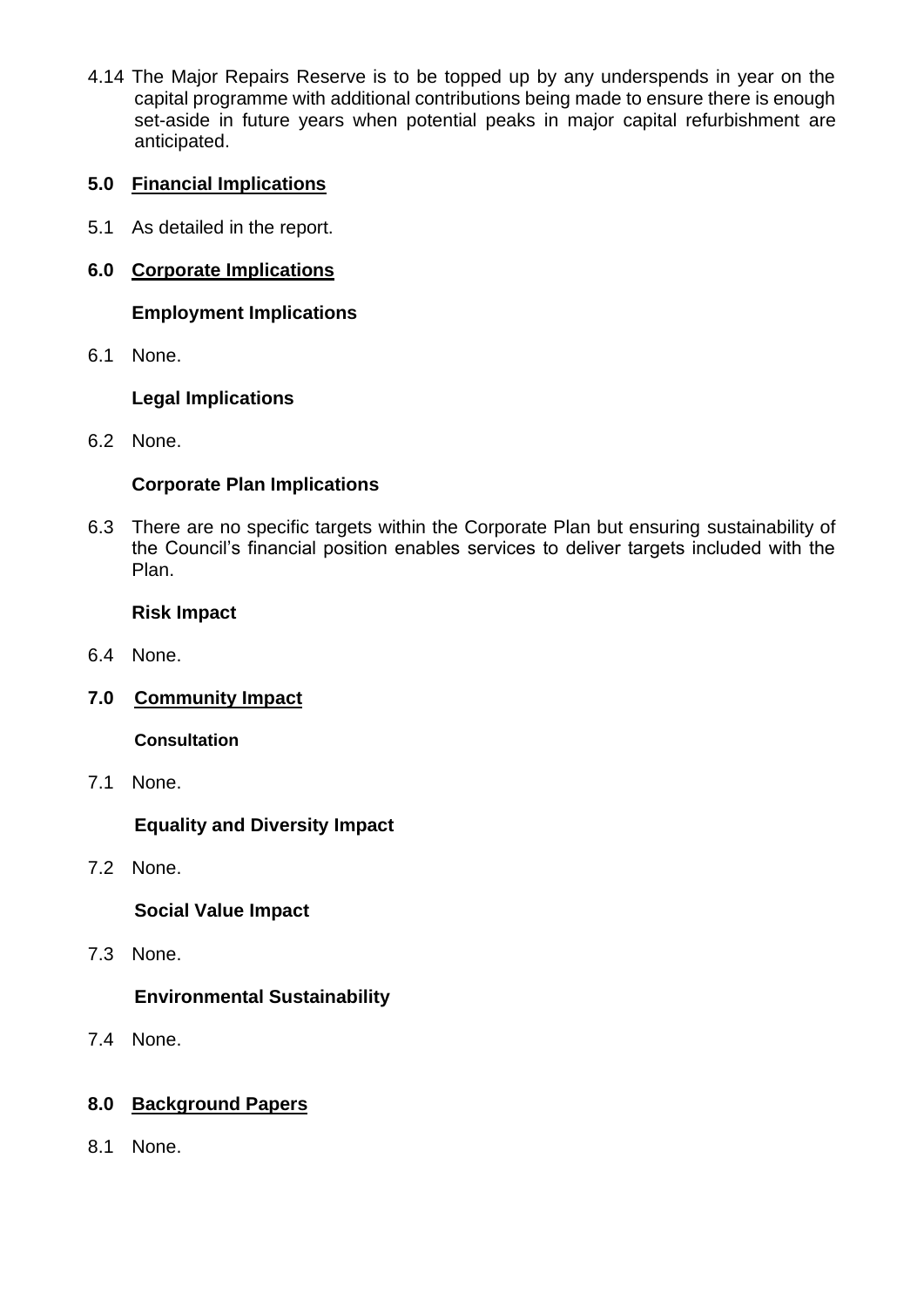**CAPITAL BUDGET AND FIVE-YEAR PROJECTION** 

|                                                      | 2021.22       |                | 2022.23        | 2023.24           | 2024.25    | 2025.26     | 2026.27    |             |
|------------------------------------------------------|---------------|----------------|----------------|-------------------|------------|-------------|------------|-------------|
|                                                      | Approved      |                | <b>Revised</b> |                   |            |             |            |             |
|                                                      | <b>Budget</b> | <b>Changes</b> | <b>Budget</b>  | <b>Projection</b> | Projection | Projection  | Projection | Projection  |
|                                                      | £             | £              | £              | £                 | £          | £           | £          | £           |
| <b>GENERAL FUND</b>                                  |               |                |                |                   |            |             |            |             |
| <b>Private Sector Housing</b>                        |               |                |                |                   |            |             |            |             |
| Major Disabled Facilities Grant (Private)            | 664,293       |                | 664,293        | 400,000           | 400,000    | 400,000     | 400,000    | 400,000     |
| <b>Empty Property Grants</b>                         | 38,000        | $-38,000$      | 0              | 38,000            | 0          | 0           | 0          | $\Omega$    |
| <b>Strategic Housing Market Assessment</b>           | 0             | 0              | 0              | 0                 | 0          | 25,000      | 0          | 0           |
| Private Sector Stock Condition Survey                | $\Omega$      | 0              | 0              | 0                 | 0          | 60,000      | 0          | $\mathbf 0$ |
| Discretionary Top up Grants for under 18s            | 100,000       | 0              | 100,000        | 50,000            | 0          | 0           | 0          | $\mathbf 0$ |
| <b>Healthy Homes Project</b>                         | 50,000        |                | 50,000         | 50,000            | 0          | 0           | 0          | $\mathbf 0$ |
| Appointment of a dedicated Mental Health Worker      | 40,000        | 0              | 40,000         | 40,000            | 0          | $\pmb{0}$   | 0          | $\mathbf 0$ |
| Ongoing cost of Funding additional Technical Officer | 40,000        | 0              | 40,000         | 40,000            | 0          | $\pmb{0}$   | 0          | 0           |
| <b>Relocation Grant</b>                              | 100,000       | 0              | 100,000        | 50,000            | 0          | 0           | 0          | 0           |
| Dementia Friendly Homes Grant                        | 30,000        | $\pmb{0}$      | 30,000         | 15,000            | 0          | $\pmb{0}$   | 0          | $\pmb{0}$   |
| <b>Domestic Violence Crisis Prevention</b>           | 65,000        | 0              | 65,000         | 65,000            | 0          | 0           | 0          | $\pmb{0}$   |
| <b>Hospital Discharge Grant</b>                      | 30,000        | 0              | 30,000         | 30,000            | $\pmb{0}$  | $\mathbf 0$ | 0          | $\pmb{0}$   |
| Healthy Homes Assistance Fund                        | 340,929       | 0              | 340,929        | 100,000           | 0          | $\pmb{0}$   | 0          | $\pmb{0}$   |
| <b>Pilot Schemes</b>                                 | 129,593       | 0              | 129,593        | 11,610            | 0          | 0           | 0          | 0           |
| <b>Capital One-off Projects</b>                      | 32,680        | 0              | 32,680         | 117,320           | 0          | $\pmb{0}$   | 0          | $\mathbf 0$ |
| Stay Active and Independent for Longer               | 60,000        | 0              | 60,000         | 51,725            | 0          | 0           | 0          | 0           |
| Temporary Health and Housing Co-ordinator            | 45,000        | 0              | 45,000         | 45,000            | 0          | $\pmb{0}$   | 0          | $\pmb{0}$   |
| Temporary Public Health Officer                      | 45,000        | 0              | 45,000         | 45,000            | 0          | $\mathbf 0$ | 0          | $\mathbf 0$ |
| <b>Temporary Occupational Therapist</b>              | 55,000        | 0              | 55,000         | 55,000            | 0          | 0           | 0          | 0           |
| <b>Fuel Poverty</b>                                  | 50,000        | $-50,000$      | 0              | 50,000            | $\Omega$   | 0           | 0          | $\mathbf 0$ |
|                                                      |               |                |                |                   |            |             |            |             |
| <b>Expenditure</b>                                   | 1,915,495     | $-88,000$      | 1,827,495      | 1,253,655         | 400,000    | 485,000     | 400,000    | 400,000     |
| Derbyshire County Council - Better Care Fund         | 1,877,495     | $-50,000$      | 1,827,495      | 1,215,655         | 400,000    | 400,000     | 400,000    | 400,000     |
| Capital Receipts Reserve                             | 38,000        | $-38,000$      | 0              | 38,000            | 0          | 85,000      | 0          | 0           |
| <b>Funding</b>                                       | 1,915,495     | $-88,000$      | 1,827,495      | 1,253,655         | 400,000    | 485,000     | 400,000    | 400,000     |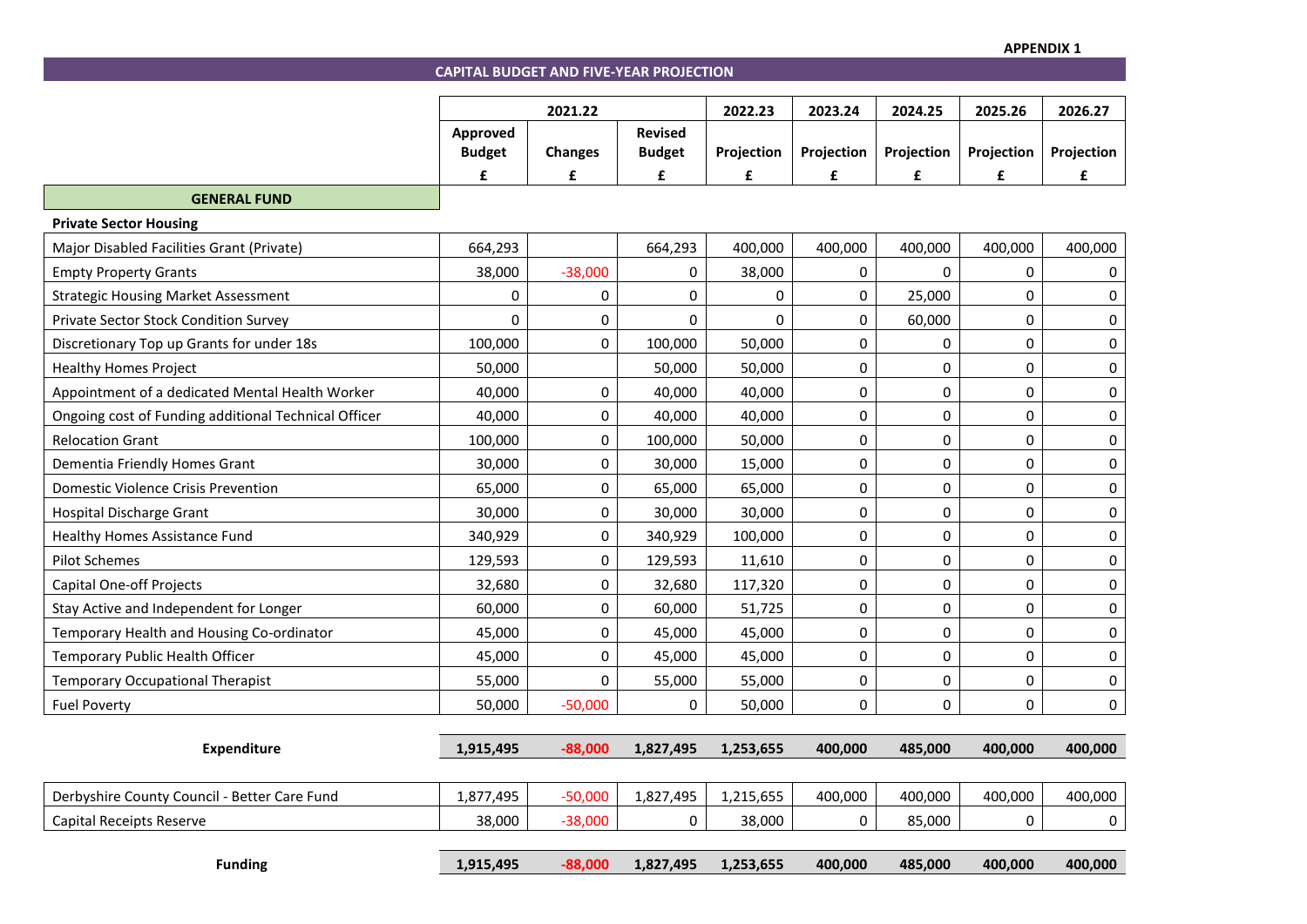|                                            |                           | 2021.22        |                                 | 2022.23     | 2023.24             | 2024.25     | 2025.26     | 2026.27     |
|--------------------------------------------|---------------------------|----------------|---------------------------------|-------------|---------------------|-------------|-------------|-------------|
|                                            | Approved<br><b>Budget</b> | <b>Changes</b> | <b>Revised</b><br><b>Budget</b> | Projection  | Projection          | Projection  | Projection  | Projection  |
| <b>Cultural and Community</b>              | £                         | £              | £                               | £           | £                   | £           | £           | £           |
| Community Partnership Scheme (2017 & 2019) | 264,853                   | $-239,853$     | 25,000                          | 239,853     | $\Omega$            | 0           | 0           | 0           |
| Melbourne Sports Park - Drainage Works     | 166,020                   | 0              | 166,020                         | 0           | 0                   | 0           | 0           | 0           |
| Revitalising Rosliston Forestry Centre     | 344,834                   | $-239,000$     | 105,834                         | 376,372     | 121,473             | 162,628     | 0           | 0           |
| <b>Oversetts Road Football Facility</b>    | 1,188,159                 | $-1,188,159$   | 0                               | 1,188,159   | $\mathbf{0}$        | 0           | 0           | 0           |
| <b>SUDS Improvements</b>                   | 20,000                    | $-8,000$       | 12,000                          | 58,000      | 50,000              | 0           | 0           | 0           |
| Paradise Garden                            | 30,000                    | $-30,000$      | 0                               | 30,000      | 0                   | 0           | 0           | 0           |
| <b>CCTV Town Centre</b>                    | 9,445                     | $\Omega$       | 9,445                           |             | 0                   | 0           | 0           | 0           |
| Improvements to Play Areas                 | 153,965                   | $-145,965$     | 8,000                           | 152,000     | 120,000             | 0           | 0           | 0           |
| Miners Memorial Eureka Park                | 185,000                   | $-169,000$     | 16,000                          | 169,000     | 0                   | 0           | 0           | 0           |
| Urban Park - William Nadin Way             | 860,000                   | $-710,000$     | 150,000                         | 691,619     | $\mathbf{0}$        | 0           | 0           | 0           |
| Improvements to Swad Woodlands             | 30,000                    | $-30,000$      | 0                               | 30,000      | 10,000              | 0           | 0           | 0           |
| Eureka Park Bowling Green                  | 40,000                    | $-40,000$      | 0                               | 40,000      | $\mathbf 0$         | 0           | 0           | 0           |
|                                            |                           |                |                                 |             |                     |             |             |             |
| <b>Expenditure</b>                         | 3,292,276                 | $-2,799,977$   | 492,299                         | 2,975,003   | 301,473             | 162,628     | $\pmb{0}$   | $\mathbf 0$ |
|                                            |                           |                |                                 |             |                     |             |             |             |
| Section 106 Contributions                  | 1,038,440                 | $-1,038,440$   | 0                               | 1,038,440   | 110,000             |             | 0           | 0           |
| <b>Earmarked Reserves</b>                  | 136,790                   | $-29,456$      | 107,334                         | 79,456      | 3,012               |             | 0           | 0           |
| Capital Receipts Reserve                   | 1,686,173                 | $-1,492,228$   | 193,945                         | 1,567,254   | 188,461             | 162,628     | 0           | 0           |
| <b>General Fund Contribution</b>           | 430,873                   | $-239,853$     | 191,020                         | 289,853     |                     |             | 0           | 0           |
|                                            |                           |                |                                 |             |                     |             |             |             |
| <b>Funding</b>                             | 3,292,276                 | $-2,799,977$   | 492,299                         | 2,975,003   | 301,473             | 162,628     | $\mathbf 0$ | $\mathbf 0$ |
|                                            |                           |                |                                 |             |                     |             |             |             |
| <b>Environmental</b>                       |                           |                |                                 |             |                     |             |             |             |
| Fly Tipping & Surveillance                 | 28,500                    | 0              | 28,500                          | $\Omega$    | 0                   | 0           | 0           | 0           |
| <b>Carbon Reduction</b>                    | 0                         | 0              | 0                               | 50,000      | 0                   | 0           | 0           | 0           |
| Property Flood Resilience Recovery Grant   | 91,500                    |                | 91,500                          | $\mathbf 0$ | $\mathsf{O}\xspace$ | 0           | 0           | 0           |
| Green Homes Grant                          | 774,550                   | $-370,000$     | 404,550                         | 370,000     | 0                   | 0           | 0           | $\mathbf 0$ |
|                                            |                           |                |                                 |             |                     |             |             |             |
| <b>Expenditure</b>                         | 894,550                   | $-370,000$     | 524,550                         | 420,000     | $\pmb{0}$           | $\pmb{0}$   | $\pmb{0}$   | $\mathbf 0$ |
|                                            |                           |                |                                 |             |                     |             |             |             |
| Capital Receipts Reserve                   | 28,500                    | 0              | 28,500                          | 50,000      | $\mathbf 0$         | $\pmb{0}$   | 0           | 0           |
| <b>External Contributions</b>              | 866,050                   | $-370,000$     | 496,050                         | 370,000     | $\mathsf{O}$        | 0           | 0           | $\mathbf 0$ |
| <b>Funding</b>                             | 894,550                   | $-370,000$     | 524,550                         | 420,000     | $\mathbf 0$         | $\mathbf 0$ | $\mathbf 0$ | $\mathbf 0$ |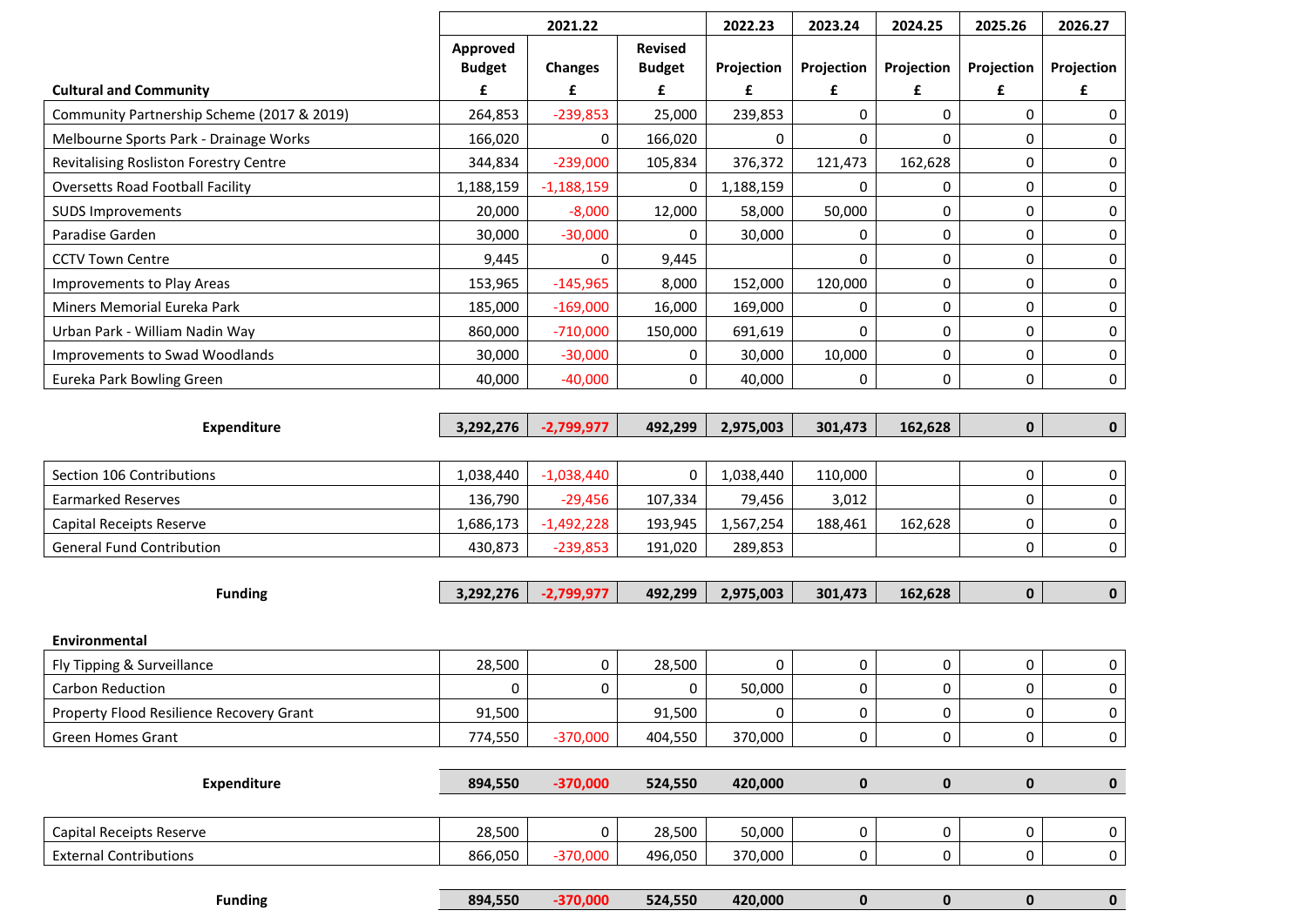|                                                   | 2021.22                   |                | 2022.23                         | 2023.24    | 2024.25    | 2025.26    | 2026.27    |             |
|---------------------------------------------------|---------------------------|----------------|---------------------------------|------------|------------|------------|------------|-------------|
|                                                   | Approved<br><b>Budget</b> | <b>Changes</b> | <b>Revised</b><br><b>Budget</b> | Projection | Projection | Projection | Projection | Projection  |
| <b>Corporate Assets</b>                           | £                         | £              | £                               | £          | £          | £          | £          | £           |
| <b>Vehicle Replacements</b>                       | 77,896                    |                | 77,896                          | 0          | 180,420    | 839,814    | 1,265,260  | 191,211     |
| <b>Route Optimisation</b>                         | 65,000                    |                | 65,000                          | 0          | 0          | 0          | 0          | 0           |
| <b>ICT Strategy</b>                               | 166,000                   |                | 166,000                         | 160,000    | 160,000    | 160,000    | 166,500    | 173,000     |
| <b>Public Buildings Repairs and Renewals</b>      | 146,032                   |                | 146,032                         | 87,000     | 86,000     | 85,000     | 85,000     | 85,000      |
| Repairs to Village Halls and Community Facilities | 6,700                     |                | 6,700                           | 2,375      | 0          | 0          | 0          | 0           |
| Midway Community Centre Extension                 | 250,000                   |                | 250,000                         | n          | 0          | 0          | 0          | 0           |
| Town Centre Regeneration                          | 298,365                   | $-258,365$     | 40,000                          | 258,365    |            | 0          | 0          | 0           |
| Repairs to Melbourne Assembly Rooms               | 100,000                   | $-97,159$      | 2,841                           | 131,725    | 0          | 0          | 0          | 0           |
| <b>Purchase of Chamber Building</b>               | 11,519                    |                | 11,519                          | 0          | 0          | 0          | 0          | 0           |
| Extension to Martson on Dove Cemetery             | 48,000                    | $-48,000$      | 0                               | 48,000     | 0          | 0          | 0          | $\mathbf 0$ |
|                                                   |                           |                |                                 |            |            |            |            |             |
| <b>Expenditure</b>                                | 1,169,512                 | $-403,524$     | 765,988                         | 687,465    | 426,420    | 1,084,814  | 1,516,760  | 449,211     |
|                                                   |                           |                |                                 |            |            |            |            |             |
| <b>Earmarked Reserves</b>                         | 330,549                   | $-214,030$     | 116,519                         | 214,030    |            | 539,814    | 365,260    |             |
| Capital Receipts Reserve                          | 462,732                   | $-145,159$     | 317,573                         | 182,100    |            |            | 600,000    |             |
| <b>Growth Provision Contribution</b>              | 30,000                    | 0              | 30,000                          | 0          | 30,000     | 30,000     | 30,000     | 30,000      |
| <b>General Fund Contribution</b>                  | 346,231                   | $-44,335$      | 301,896                         | 291,335    | 396,420    | 515,000    | 521,500    | 419,211     |
|                                                   |                           |                |                                 |            |            |            |            |             |
| <b>Funding</b>                                    | 1,169,512                 | $-403,524$     | 765,988                         | 687,465    | 426,420    | 1,084,814  | 1,516,760  | 449,211     |
|                                                   |                           |                |                                 |            |            |            |            |             |
| <b>GENERAL FUND CAPITAL EXPENDITURE</b>           | 7,271,833                 | $-3,661,501$   | 3,610,332                       | 5,336,123  | 1,127,893  | 1,732,442  | 1,916,760  | 849,211     |
| <b>GENERAL FUND CAPITAL FUNDING</b>               | 7,271,833                 | $-3,661,501$   | 3,610,332                       | 5,336,123  | 1,127,893  | 1,732,442  | 1,916,760  | 849,211     |